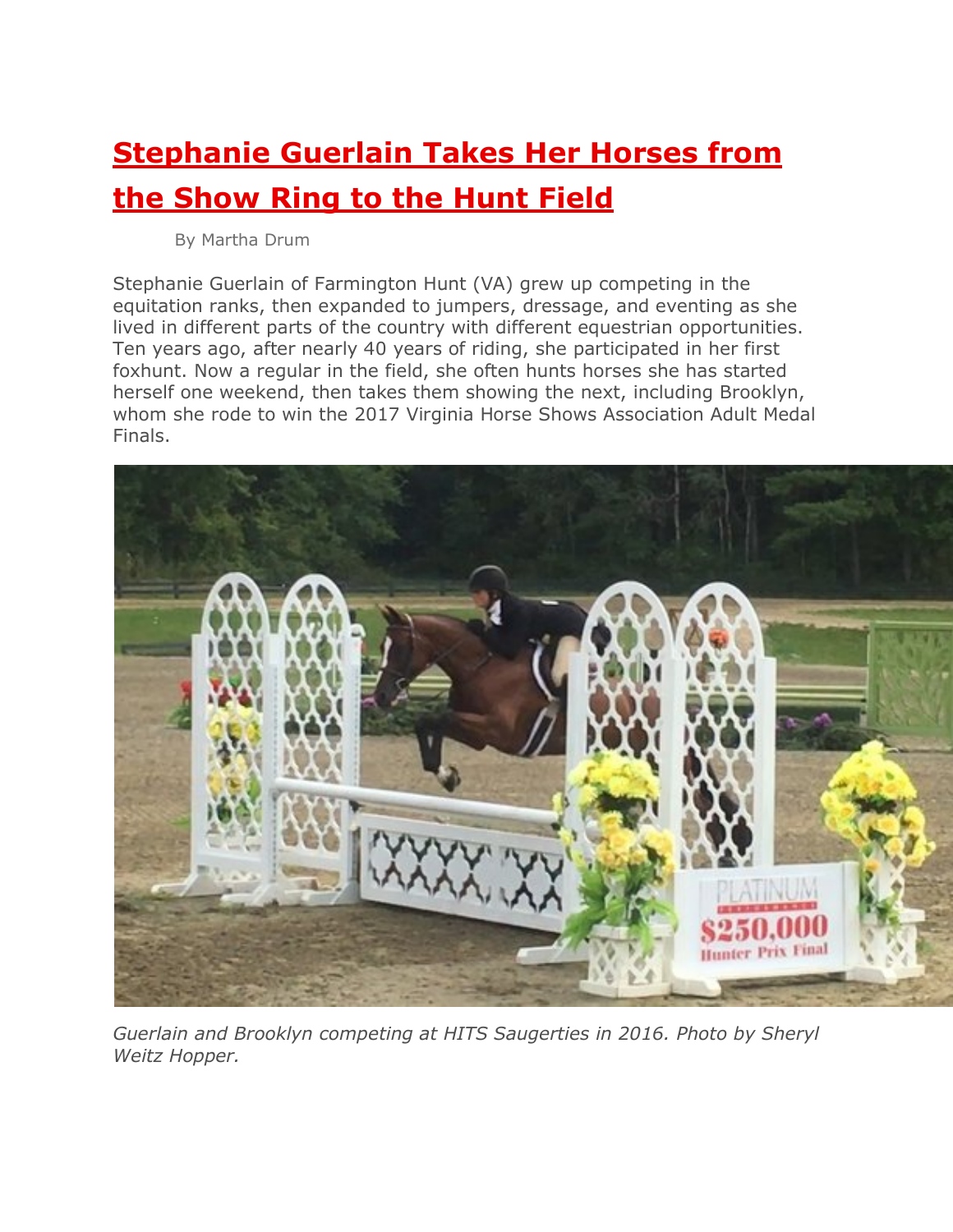We asked Guerlain a few questions about being involved in both the showing and hunting worlds.

Q: How did you first get involved with hunting?

A: I grew up in Connecticut, went to my first horse show at age 3, starting with Short Stirrup and working up through the equitation ranks and on the Tufts equestrian team during college. I also started doing jumpers during college. I then switched to dressage during grad school, then evented, and when I moved to Virginia, I eventually switched to hunters as that's what folks at my barn were doing. Finally, 37 years after I started riding, I went to my first foxhunt! That's because the other half of the barn did that. I wanted to try it because it was new, and because I like the ability to ride in new places and see country that you would never get to see otherwise. The interesting side benefit that I didn't expect were the social aspects. I've never belonged to a social club and it was very strange at first, but my husband and I have met so many people through the club.

Q: Some people are surprised to see a show horse in the hunt field, or vice versa. In your experience, how does doing both benefit horse and rider?

A: Foxhunting can be stressful or fun. It depends on the horse. When a horse "gets it" they really like it as well. I do enjoy training them to foxhunt well, it's like anything else, once the horse truly understands everything associated with it, they gain confidence and happiness.

For me, I enjoy the new territories that we ride across, the social aspects, and the food! I love the hunt breakfasts after each hunt. I've also greatly benefitted from the contacts and friends I've made in the community. So, it's not so much about the hunt itself for me, it's about the ride we get to do, and of course am always thrilled when we get to jump cross country or catch sight of a fox or coyote. It's also been interesting riding in the different fields. Hilltopping versus second flight versus first flight can be a completely different experience. I switch fields often depending on the horse I'm on, so I've fully experienced all three flights, as have my horses if they graduate up the ranks.

To me, my horse has "graduated" if he can do all parts of the hunt well, from standing quietly on or tied to the trailer, to riding up front, in the middle, or the back, can stand all day long in hilltoppers or gallop with the first field without pulling, and can handle gates, bridges, ditches, jumps, crossings, tricky or hilly terrain, and of course can handle the hounds, other horses and all the other livestock or wildlife you might encounter, and does all this without getting frazzled by any of it. So, horses can benefit by learning lots of different skills and being exposed to so many things, thus gaining confidence. It can also stress a horse out if over-faced, so the training process is important.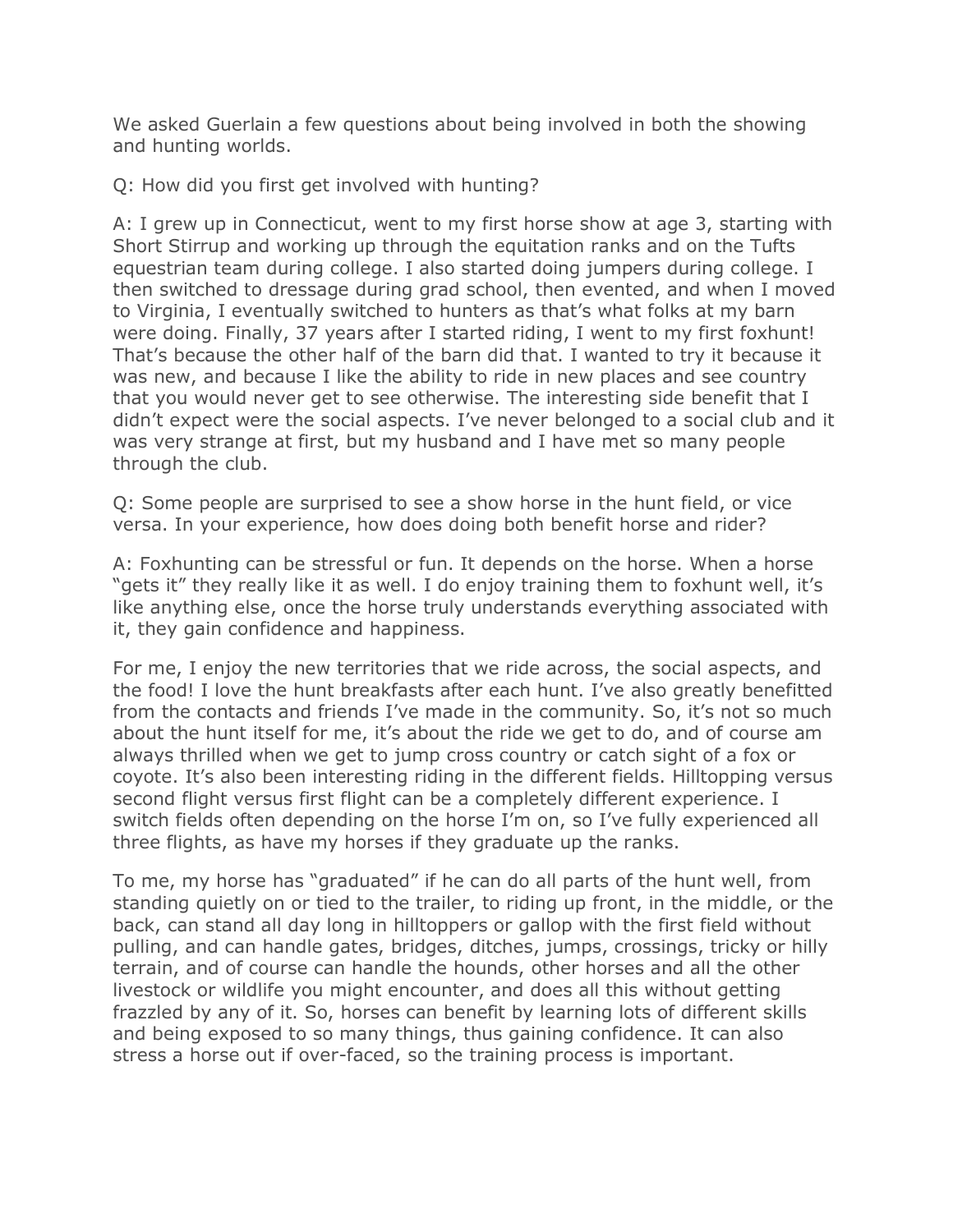

*Guerlain, right, and Brooklyn at Farmington's opening meet in 2016, with Elizabeth Uffelman riding another of Guerlain's show and hunt horses, Camden. Photo by Bob Haschart.*

Q: What are the biggest misperceptions that show riders have about hunting, and that foxhunters have about the show ring?

A: Frankly, I think most show riders don't even think about foxhunting. One thing I imagine most show riders would be most concerned about is protecting their horse from injury. I must say that in the 10 years I've been foxhunting, and the number of horses I've ridden out foxhunting, I've never had one go